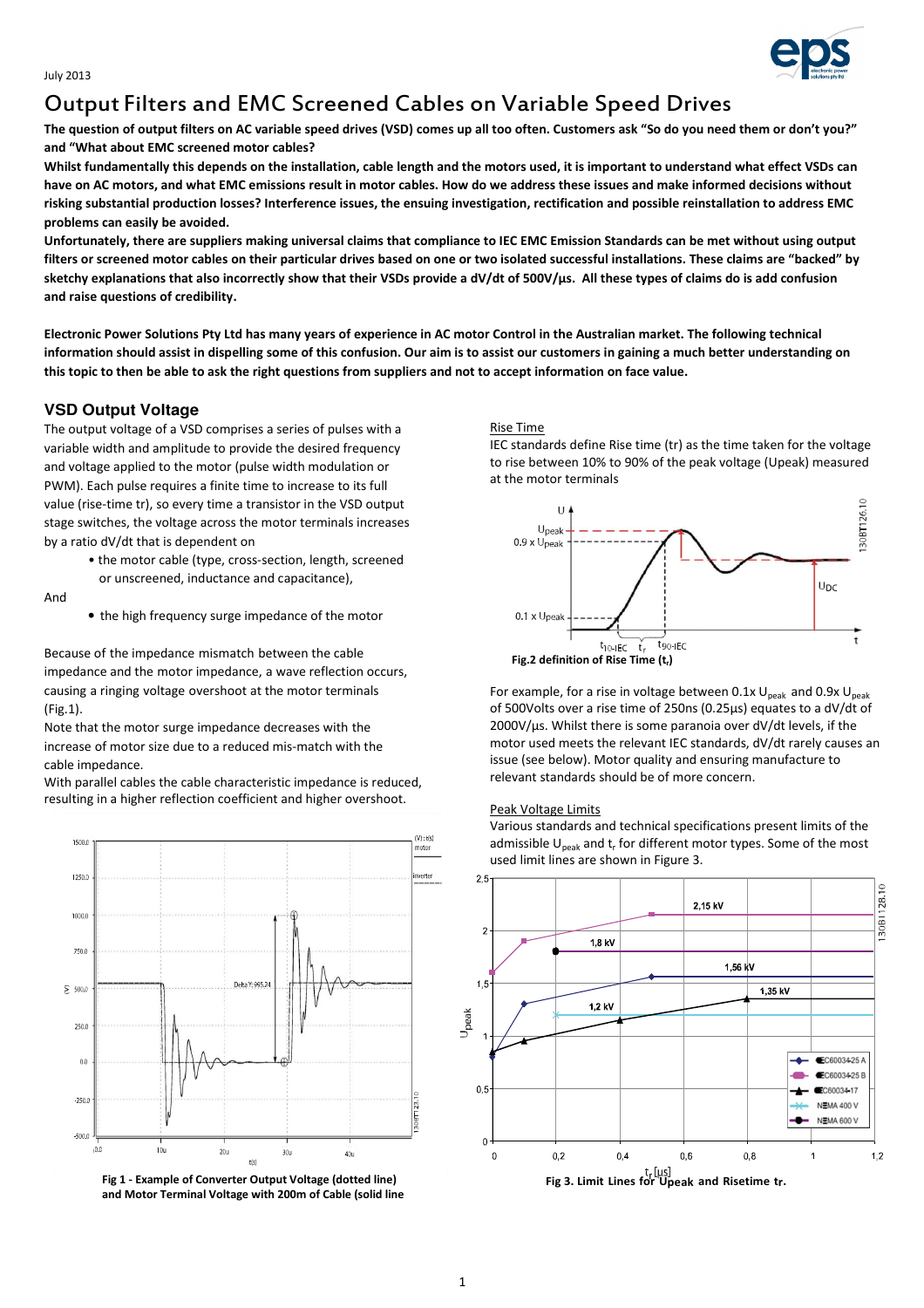## July 2013

motor cable.

- IEC 60034-17 limit line for general purpose motors when fed by frequency converters, 500V motors.
- IEC 60034-25 limit line for inverter motors when fed by frequency converters, 500V motors.
- IEC 60034-25 limit for converter rated motors: curve A is for 500V motors and curve B is for 690V motors.

Fig.3 can be used to plot Peak voltage and the rise time as measured at your motor terminals and if in your application the coordinates place a point on the graph that is above the Upeak limit that applies for the motor, an output filter should be used for protecting the motor insulation.

It should be noted that the dV/dt could still be relatively high even if the measured result plot is below the relevant motor limit line. Eg. A measured Upeak of 1000V with a rise time of 0.3µs, is below the IEC 60034-17, and complies, even though the dV/dt equates to 3333V/ µs.



To obtain approximate values, use the following rules of thumb:

- 1. Rise time increases with cable length.
- 2. UPEAK = DC link voltage x (1+Γ); Γ represents the reflection coefficient and typical values can be found in table below (DC link voltage = Mains voltage x 1.35).
	-
- 3. dV/dt= $\frac{0.8 \times \text{UPEAK}}{t_r}$  (For IEC Motors)

| <b>Motor Power (kW)</b> | z <sub>m</sub> (Ω) |      |
|-------------------------|--------------------|------|
| <3.7                    | 2000-5000          | 0.95 |
| ٩ſ                      | 800                | 0.82 |
| 355                     | 400                | J.b  |

Table 1 Typical Values for Reflection Coefficients (IEC 61800-8).

For Example: for a 75kW motor and a mains voltage of 415V, use a Reflection Coefficient of 0.82 (from the table).

## $U_{PFAK} = 415x1.35x(1+0.82) = 1020V$ With a rise time of 0.4µs, dV/dt = 0.8x 1020V/0.4µs = 2040V/µs



Fig 4. Correlation between the Frequency of the Ringing Voltage Overshoot and the Spectrum of Noise Emissions.

Besides this HF noise, there are other noise components you should be aware of, such as

- The common-mode voltage, which is measured between phases and ground at the switching frequency and its harmonics – high amplitude but low frequency.
- High-frequency noise (above 10MHz) caused by the switching of semiconductors – high frequency but low amplitude.

An output filter achieves the following:

- A dV/dt filter reduces the frequency of the ringing oscillation below 150kHz as shown in figure 5.
- A sinusoidal filter completely eliminated the ringing oscillation and the motor is fed by a sinusoidal phase-to-phase voltage, removing the necessity to use EMC cables.

Remember, that the other two noise components are still present, but High-frequency common-mode filters (ferrite cores) will reduce the common mode voltage to predominantly address bearing wear - they can also reduce the high-frequency emissions from the motor cable which can be used, for example, in applications with unshielded motor cables.

Please note however that Common Mode Filters should not be used as the sole mitigation measure. Even when HF-CM cores are used, the correct EMC installation rules must be followed. Common Core filters fit easily inside the VSD and take up very little space.

While the use of unshielded motor cables is possible with filters other than sinusoidal filters, the layout of the installation should still ensure that noise coupling is prevented between the unshielded motor cable and the mains line or other sensitive cables (sensors, communication, etc.) by cable segregation and placement of the motor cable in a separate, continuous and grounded cable tray.

# **Which Output Filter should you use?**

Table 2 shows a performance comparison of dV/dt, Sinusoidal and HF-CM, which provides a guide to determine which filter to use with your application – the following table is based on Danfoss VLT Drives, however the same principals apply to most VSD's